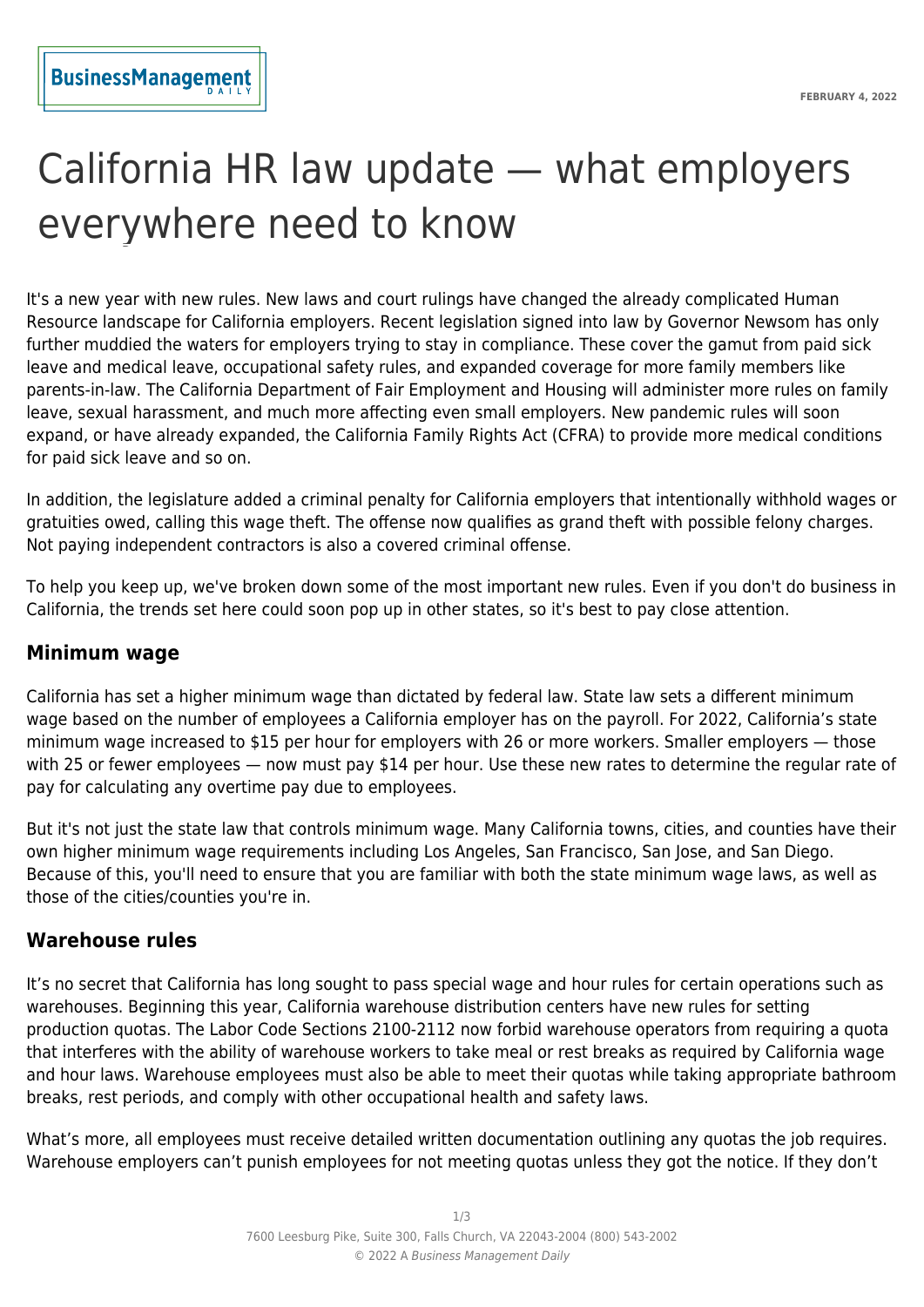meet the quotas because they took required breaks to use the bathroom or eat, they can't be disciplined either.

# **Unionized janitorial workers**

A new section of the Labor Code bars janitorial employees who are covered by a union collective bargaining agreement from separately filing wage and hour lawsuits against their employers. As long as the collective bargaining agreement covers wage and hour issues, working conditions, and premium wage rates for overtime pay, among other provisions. The exclusive remedy for alleged violations is through the collective bargaining agreements. This saves employers from having to respond to wage and hour claims in multiple forums.

### **California Family Rights Act (CFRA) changes**

The California legislature also enacted a new provision that modifies the California Family Rights Act by adding parents-in-law to the list of family members that California employees can take protected CFRA leave from work to care for.

This provision followed an expansion of coverage under the CFRA in 2021. Those amendments expanded covered employers to include those with five or more workers, and provided leave for employees whose spouse, domestic partner, child, or parent is called to active duty military. The changes also added several different family members to coverage including siblings, grandparents, grandchildren, domestic partners, and adult children.

Unfortunately, the CFRA and the federal Family and Medical Leave Act (FMLA) no longer provide parallel coverage. That may mean that under some circumstances, a California employee may be entitled to more weeks of coverage than provided by the CFRA alone.

During the earlier days of the COVID-19 pandemic, California passed a law providing paid leave for COVIDrelated reasons. Now, it appears that the law, which expired late last year, is being reinstated. Governor Newsom reached an agreement with the legislature to reinstate the paid COVID pandemic leave. It will be retroactive to January 1, 2022 and continue until September 30, 2022. California employers with 26 or more employees will have to provide leave, but tax credits will reimburse those employers for the cost of paid leave. Full-time employees can't take 80 hours of paid sick leave to care for themselves or a family member.

## **Workplace whistleblowers**

The California Supreme Court has made it far easier for so-called whistleblowers to win retaliation claims against their California employers. After the decision, a California employee who blows the whistle on his California employer for alleged illegal acts and is fired need only prove that his whistleblowing was a contributing factor to his discharge. The employee need only show by a preponderance of the evidence that his protected activities were a contributing factor to his discipline. The burden then shifts to the employer to show by clear and convincing evidence that it did not retaliate because of the whistleblower activity.

The case involved an employee who worked for PPG Architectural Finishes. He called the company's ethics hotline twice to anonymously report his supervisor's alleged illegal activity. After getting the tips, the company conducted an internal investigation. Meanwhile, the employee received counseling for alleged poor performance. PPG then terminated him and he sued under California Labor Code Section 1102.5, a California law that protects those who report employer conduct they reasonably believe to be illegal to either authorities or their employer. The employment law provides powerful protections.

Following the decision, employers who are preparing to discipline workers whom they know or believe to have engaged in whistleblowing should consult counsel first. It's imperative that the employer document that they would have taken action regardless of whistleblowing – ideally by showing the discipline was already in the